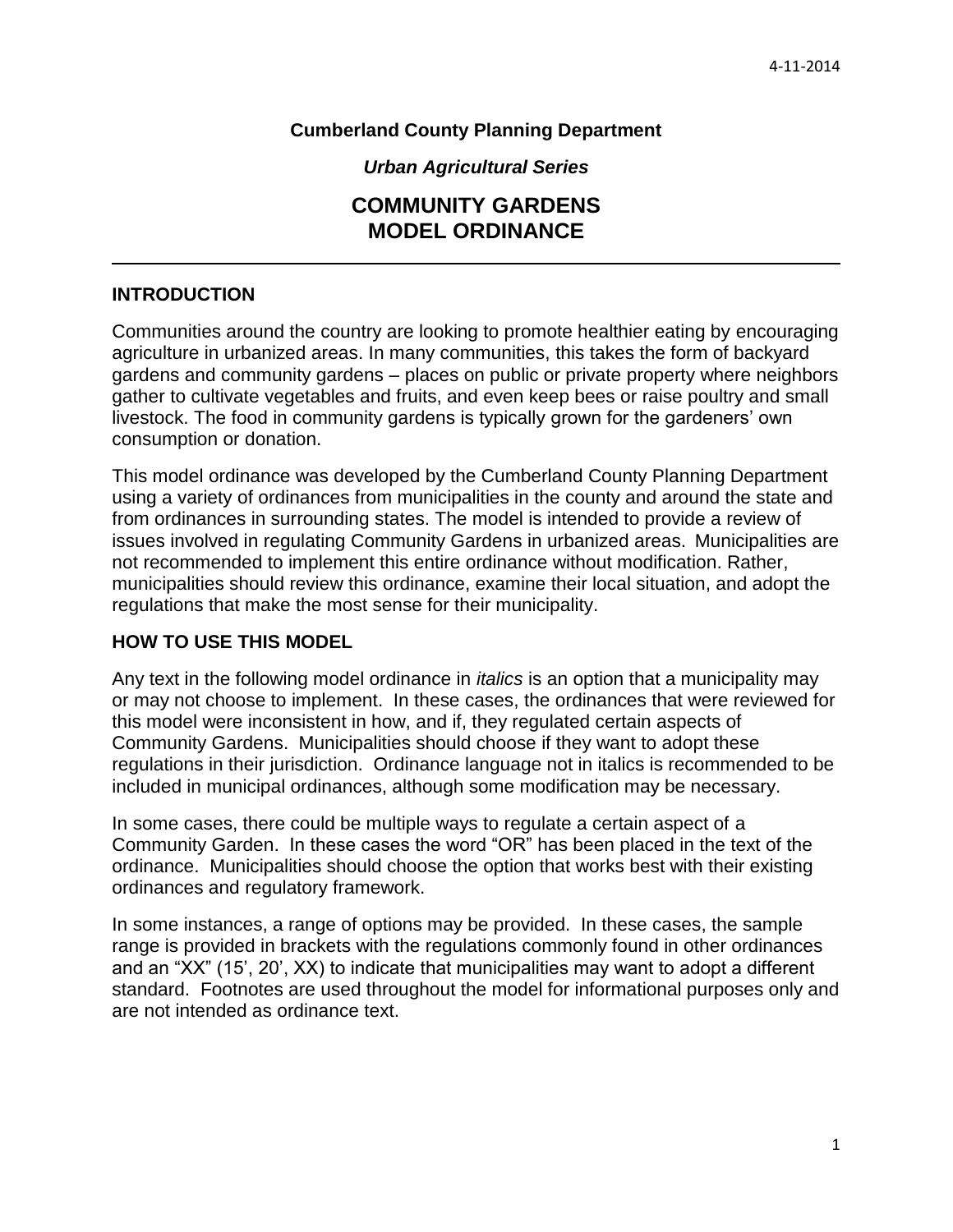# **COMMUNITY GARDENS**

#### **SECTION 1: PURPOSE AND INTENT**

- Allow the growing of crops in urbanized areas while minimizing negative impacts to adjacent properties and the community.
- Encourage locally grown produce, promote healthy and nutritional food, and fill gaps in food accessibility for a community.
- Foster community development by providing opportunities for recreation, education/training, special events, social interaction, and economic potential.
- Provide green space in urbanized areas to enhance community character and reduce the impact of pollutants and stormwater runoff.

#### **SECTION 2: DEFINITIONS**

**Community Garden** – Land managed and maintained by a public or nonprofit organization, or a group of individuals, to grow and harvest food crops and/or ornamental plants for use by a group, individuals cultivating the land and their households, or for donation. Community Gardens may be divided into separate plots for cultivation by individuals or used collectively by members of a group. A Community Garden may be a principle or accessory use of a site.<sup>1</sup>

**Cold Frame** – An unheated outdoor structure consisting of a wooden or concrete frame and a top of glass or plastic, used for protecting seedlings and plants from the cold.

**Farm Stand** – A structure for the display and sale of products grown on the property upon which the stand is located.

**Greenhouse** – A structure or portion of a structure made primarily of glass or other translucent material, for which the primary purpose is the cultivation or protection of plants.

**Hoop House** – A structure made of piping or other material covered with translucent plastic, constructed in a half round or hoop shape.



 $\overline{\phantom{a}}$ 

**Farm Stand Cold Frame Hoop House**

 $^1$  Community gardens may be used to fill different needs: food source, recreation, community activity, and education. This definition is broad enough to encompass all of these types of community gardens.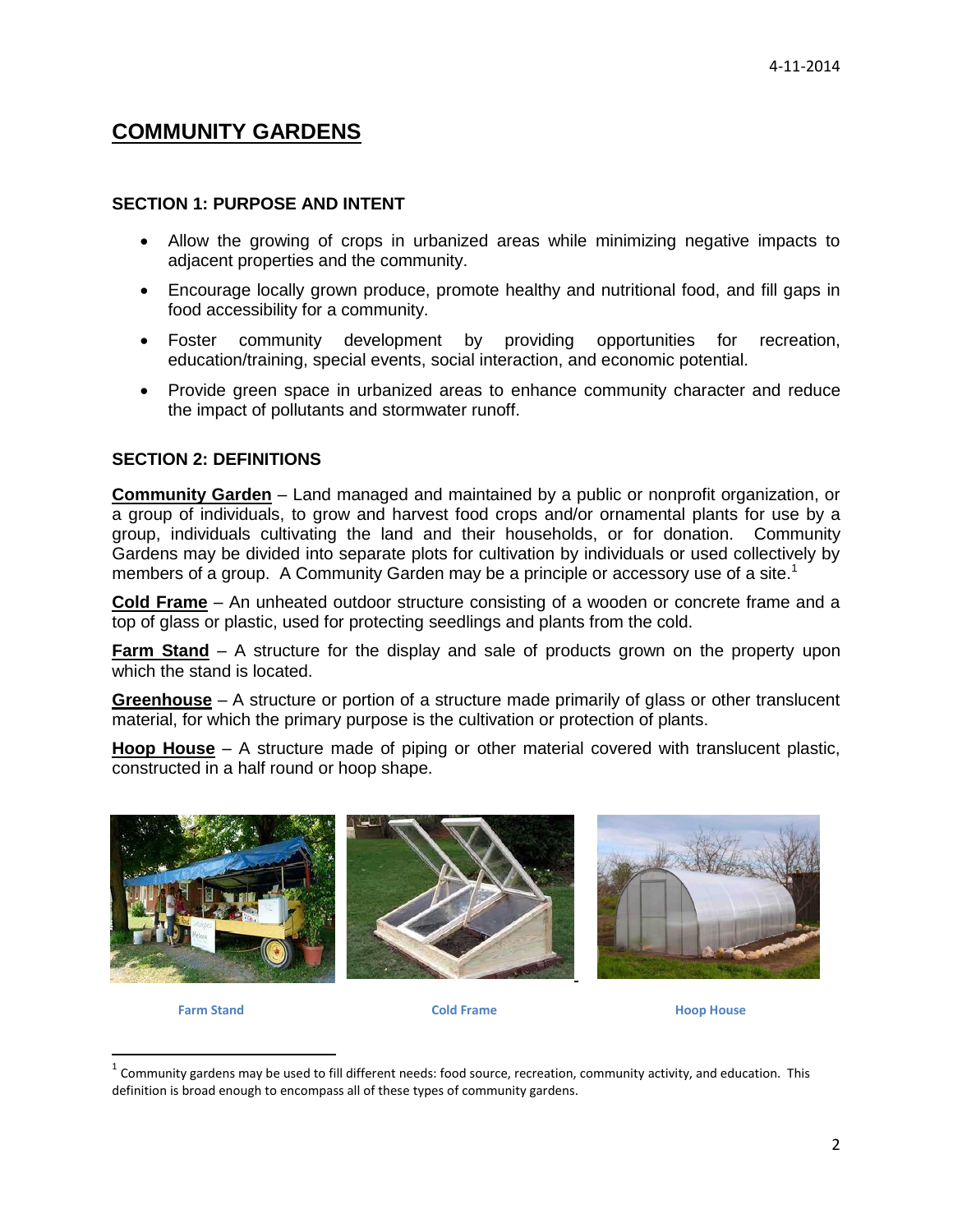#### **SECTION 3: PERMITTED USES**

A. Community Gardens are permitted by right in every zoning district subject to the requirements of this section.

**OR**

- B. Community Gardens are permitted by right in Conservation, Agricultural, low density residential (Rural, R-1), Commercial, and Industrial zoning districts; and permitted by Conditional Use/Special Exception in medium - high density residential zoning districts (R-2, R-3, Village) subject to the requirements of this section.<sup>2</sup>
- C. Community Gardens may include the following uses:
	- 1. The cultivation, growing, and harvesting of any agricultural, floricultural, or horticultural commodity.
	- 2. Greenhouses, hoop houses, cold frames, and similar structures for the growing of plants.
	- *3.* Open space for active and passive recreation including children's play areas. *However, playground equipment is prohibited.*
	- 4. Sheds, gazebos, and pavilions, and similar structures as accessory uses.
	- *5. Farm stand as an accessory use for display and sale of agricultural products. 3*
	- *6. Compost bins as an accessory use.*
	- *7. Keeping of animals (chickens, beekeeping, XX) as an accessory use.<sup>4</sup>*

#### **SECTION 4: SPECIFIC CRITIERA FOR COMMUNITY GARDENS**

Community Gardens are subject to the following regulations:

#### **A. Lot size and width**

 $\overline{\phantom{a}}$ 

1. Community Gardens shall comply with the minimum lot size and width in the district in which it is located.

<sup>&</sup>lt;sup>2</sup>Community Gardens may not be appropriate for all zones. Some are permitted by Conditional Use/Special Exception in higher density residential zones due to its close proximity to adjacent residences, especially if retail sales, keeping of animals, or composting is permitted.

 $^3$  Some communities prohibit retail sales in Community Gardens, especially in residential zones. If allowed in residential zones, it is generally permitted through the conditional use/special exception process with specific regulations to minimize its impact.

 $^4$  Allowing animals in community gardens presents a problem of oversight as gardeners may not attend to the garden every day. Some communities specifically prohibit animals for this reason and its impact on adjacent residences. If allowed in residential zones, it is permitted through the conditional use/special exception process with specific requirements. If permitted, chickens and beekeeping are the most common animal uses allowed in Community Gardens.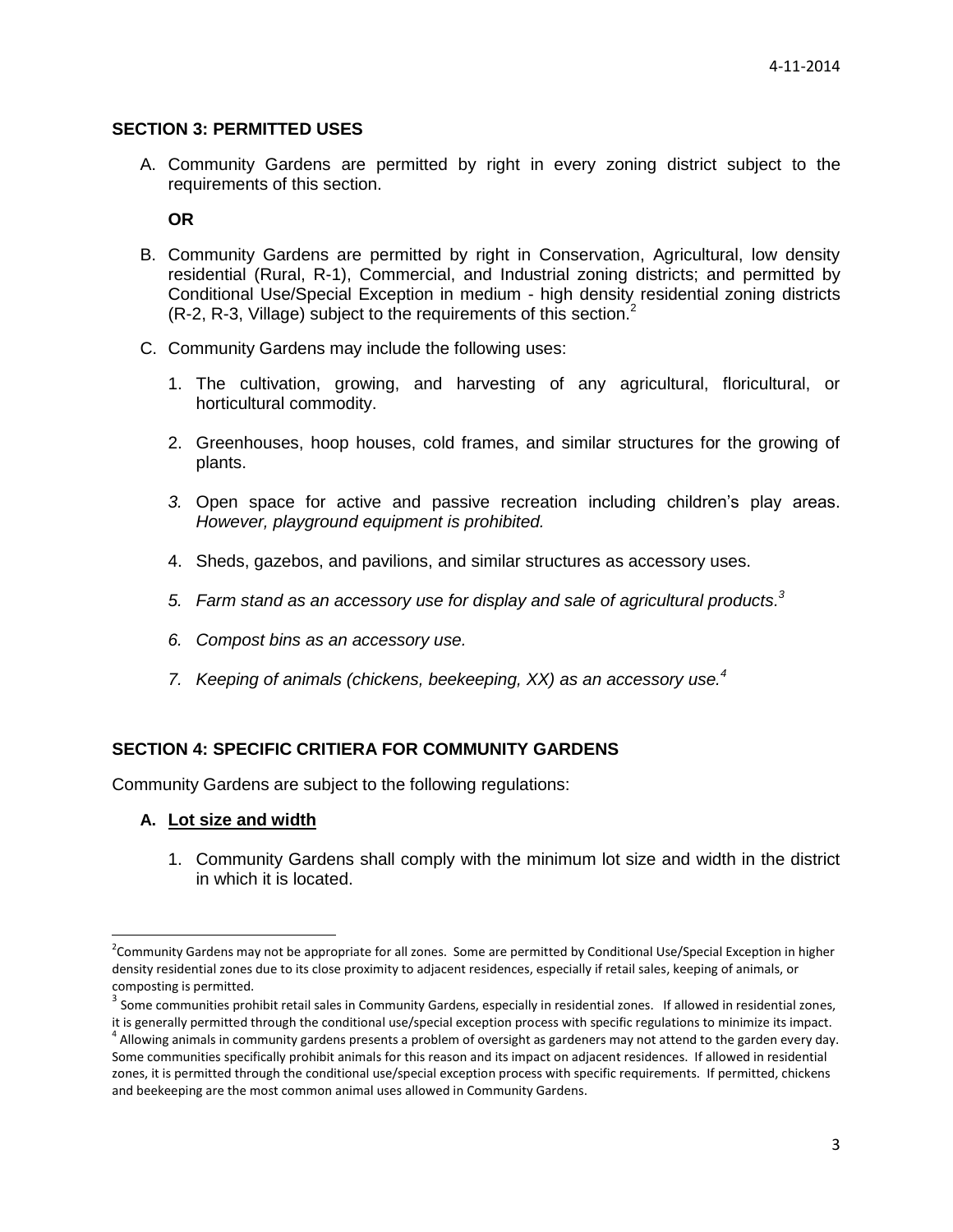# **B. Setbacks**

1. All structures must comply with the setbacks for accessory structures in the district in which it is located unless a more restrictive setback is required by this section.

**OR**

- 2. All structures must be setback (5', 10', XX) from a property line.
- *3. The keeping of animals as an accessory use shall comply with the minimum setback requirements for animals (See Section I of this model ordinance).*

#### **C. Coverage**

1. Lots used as Community Gardens must comply with the coverage requirements of the zoning district in which it is located.

## **OR**

2. Impervious coverage from buildings and parking areas associated with community gardens is limited to (15, 20, 25, XX) % of the lot.

## **OR**

3. *For multiple adjoining lots that are under common ownership and used as a Community garden, the limit for the combined area of structures is applied over the entire site rather than each individual lot.*

## **D. Height**

1. The height of structures shall be in conformance with accessory building height of the zoning district.

**OR**

2. No structure shall be greater than (12', 15', 25', XX') in height.

## **E. Parking**

1. The applicant shall demonstrate that sufficient parking spaces and loading spaces will be available or provided for all uses proposed.

**OR**

2. One (1) parking space is required for every (2, 4, XX) individually plotted cultivated area within the community garden.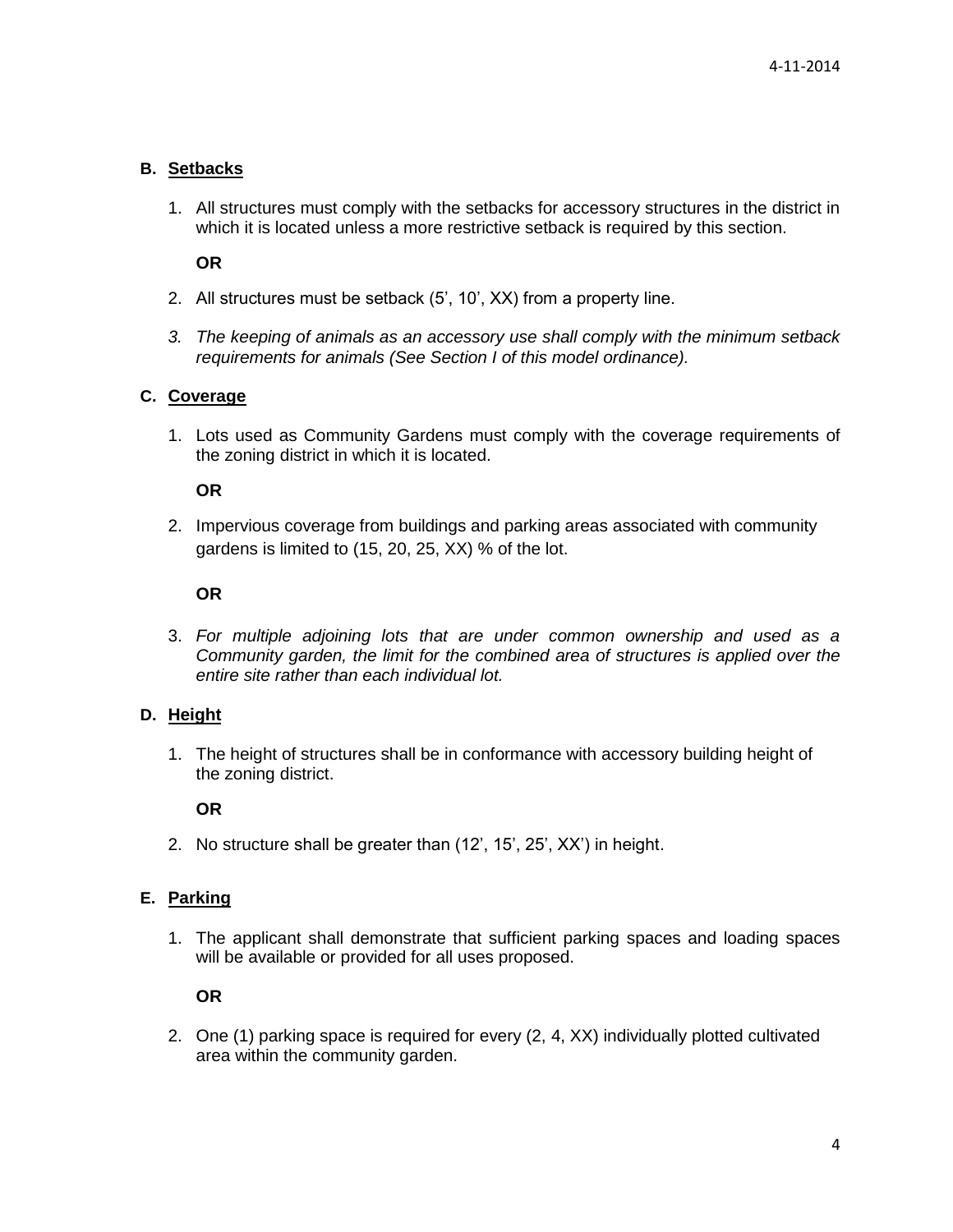3. All parking lots and loading areas shall be designed and maintained in accordance with the off-street and loading provisions in Section (XX).

#### **OR**

- 4. Off-street parking areas may be unpaved or surfaced with gravel or other loose material.
- *5. If after opening the facility, (municipality) determines that additional space is needed, the governing body can require additional parking/loading space be provided.*
- *6. Off-street parking shall be limited in size to 10% of the lot area.*
- *7. The ingress/egress shall be improved with a dustless surface.*

## **F. Signs**

1. Signage for a Community Garden shall be in accordance with Section (XX) of this ordinance.<sup>5</sup>

#### **OR**

- 2. A Community Garden may include 1 sign per road frontage, no larger than (4, 6, 10, XX) square feet in a residential district; and (10, 15, 20, XX) square feet in a nonresidential district. 6
- *3. Signage for Farm stands/Roadside stands related to Community Gardens shall be in accordance with Section (XX) of this ordinance.<sup>7</sup>*

# **G. Composting**

1. Setback regulations for composting containers and materials shall comply with underlying zoning regulations for accessory structures.

#### **OR**

- 2. Any compost container or pile must be located at least (3, 5, 10, XX) feet away from any lot line.
- 3. Compost materials shall be stored in a manner that is not visible from adjacent residential properties and zoning districts.

l <sup>5</sup> Municipality should review their signage requirements to determine if standards already exist to address Community Gardens, such as sign provisions for outdoor public, institutional, or recreational uses.

 $^6$  The municipality should review their signage requirements to determine the appropriate sign size to match the existing character of permitted residential and non-residential signs.

 $'$  Municipality should review their signage requirements to determine if standards exist to address Farm stands or Roadside stands.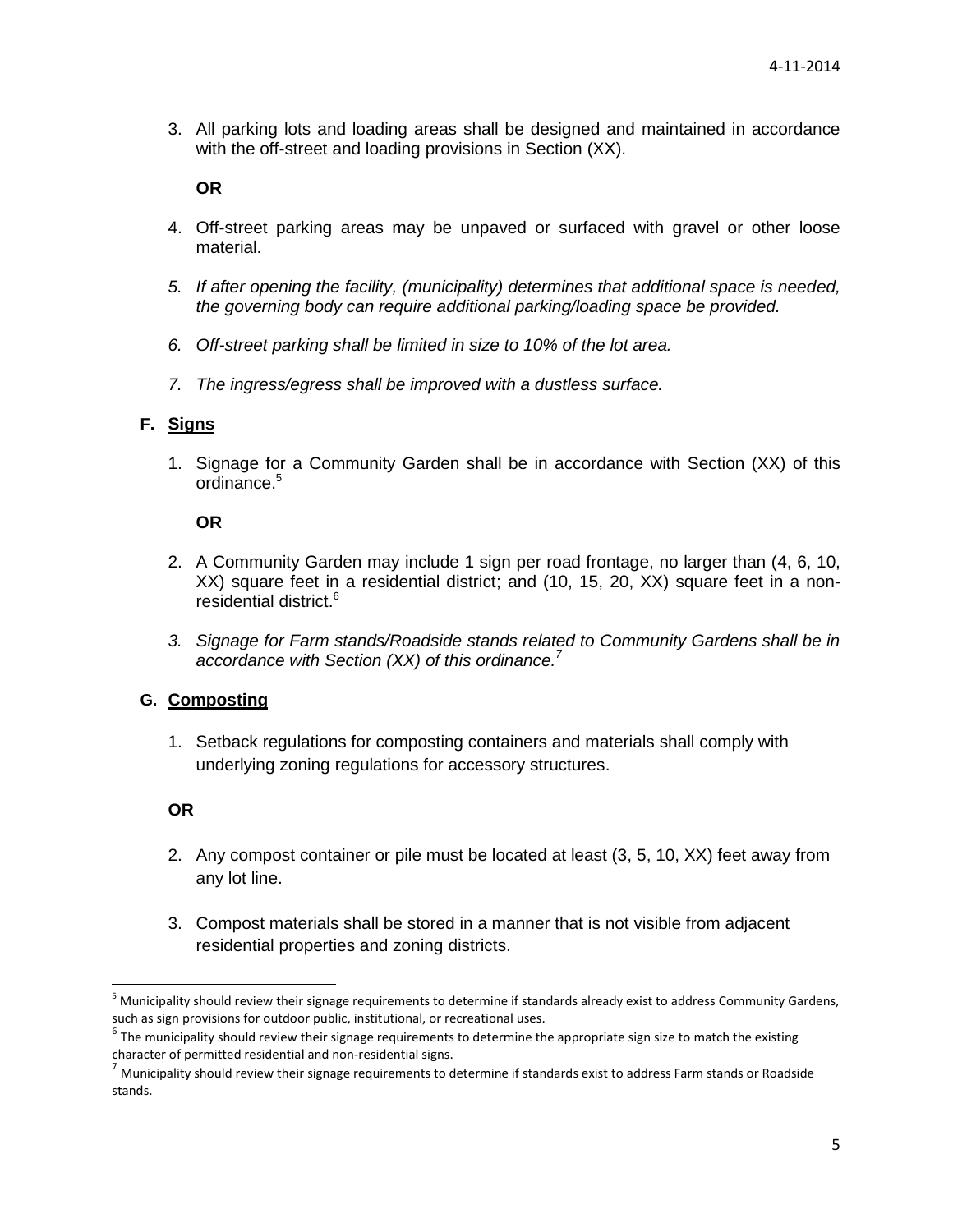**OR**

- *4. Designated composting areas shall be screened from adjoining residences and residential districts according to buffering and screening provisions in Section (XX) of this ordinance.*
- 5. Composting areas and structures must be maintained in a way that protects adjacent properties from nuisance odors, the attraction of rodents or other pests, and runoff onto adjacent properties.
- 6. Composting materials shall only be generated onsite.
- *7. Organic waste material for composting may be accepted from outside sources and used on-site, but may not be sold.*

# **H. Farm Stands** <sup>8</sup>

- 1. Sales on site are limited to incidental sales of plants and agricultural products generated on site.
- *2. Sales of produce from a Community Garden shall occur for no more than (3, 4, XX) consecutive days on (2, 3, XX) different occasions during a calendar year in residential zones.*

## **OR**

- *3. Sales of produce from a Community Garden shall be regulated consistent with garage sales in residential zones.*
- 4. Farm stands do not have a minimum front setback requirement, but are not permitted within the street right-of-way.

## . **OR**

 $\overline{a}$ 

- 5. Farm stands must be located at least (5, 10, 20, XX) feet from the street right-of-way.
- *6. Only one farm stand is permitted per lot.*
- *7. Farm stands must be removed from the premises or stored inside a structure on the premises during that time of the year when the facility is not open for public use.*

 $^8$  If the municipality chooses to allow retail sales, sample regulations are provided. If permitted, many communities limit sales to ensure community gardens remain primarily a noncommercial activity. Conditional use/ special exception process is generally used if permitted in residential zones. If retail sales are prohibited, it should be specifically stated in the regulations.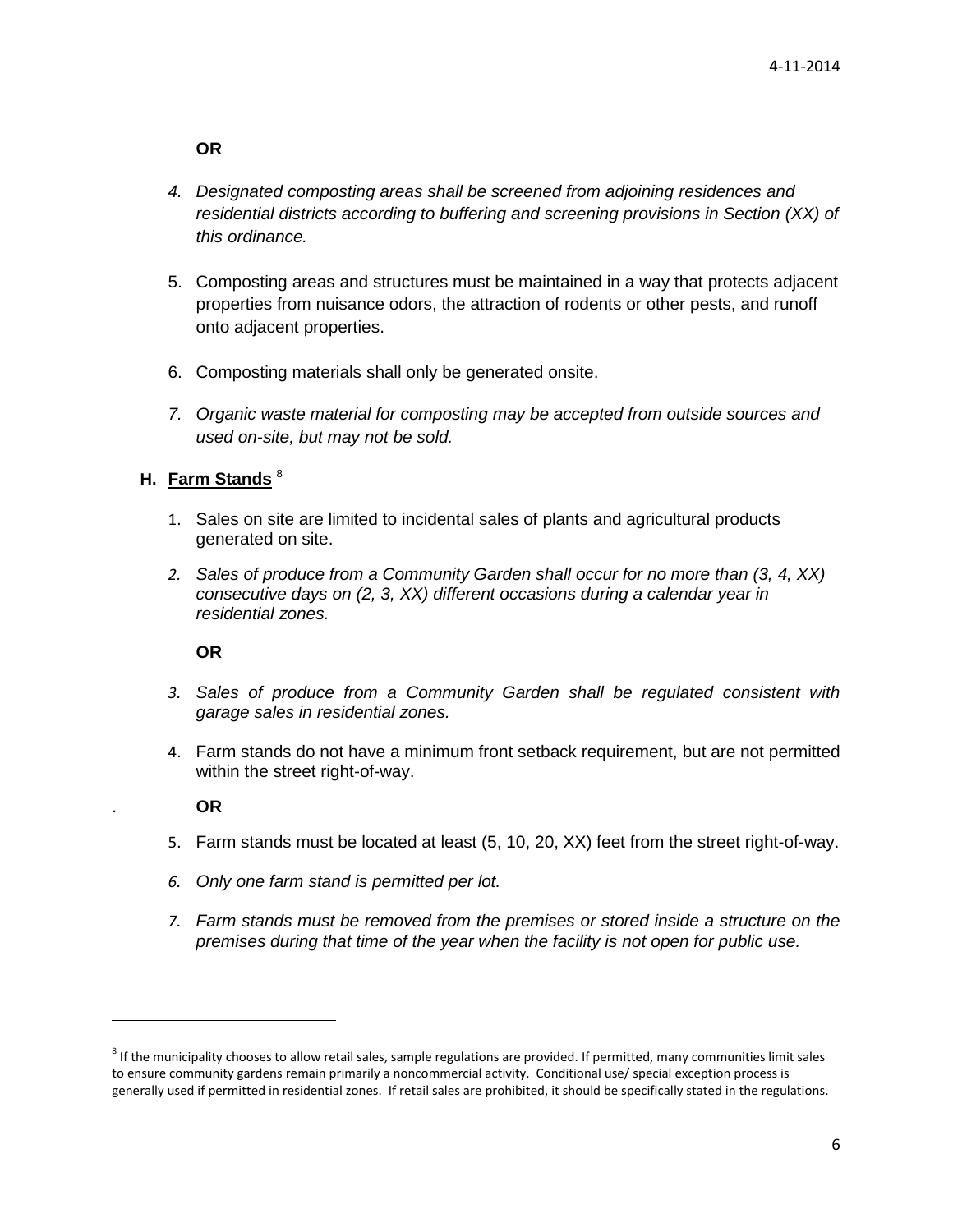## **I. Keeping of Animals** <sup>9</sup>

The keeping of animals in Community Gardens is permitted as an accessory use and shall be limited to (chickens/fowl, beekeeping, XX).

- 1. Chickens/Fowl
	- a. All chickens shall be provided with a covered, predator-proof cage or other shelter, designed to be easily accessed and cleaned, and of sufficient size to permit free movement of the chickens.
	- *b. There must be at least 10 square feet allocated per chicken.*
	- c. Coops and cages shall be cleaned of hen droppings, uneaten feed, feathers and other waste on a (daily, regular, as necessary) basis to ensure they do not become a health, odor or other nuisance.
	- d. All animal feed shall be stored in sealed, rodent-proof containers.
	- e. No more than (5, 10, XX) hens are permitted per community garden. Roosters shall not be permitted.
	- f. The coops or cages housing chickens may not be located in the front yard areas and shall not be located within (5, 10, XX) feet of the property line.
- 2. Beekeeping
	- a. Beekeeping facilities must be consistent with the Pennsylvania Bee Law and Pennsylvania Department of Agriculture "Best Management Practices for Maintaining European Honey Bee colonies in the Commonwealth of Pennsylvania".
	- b. All hives must be properly registered with the Pennsylvania Department of Agriculture, Bureau of Plant Industry, pursuant to applicable Pennsylvania state  $laws:10$
	- c. Ownership, care and control of the honey bees shall be responsibility of the individual listed on the registration; $11$

 $\overline{\phantom{a}}$ 

 $^9$  If the municipality chooses to allow the keeping of animals, sample regulations are provided. Most do not permit animals due to problems with care and supervision. If permitted, types of animals are usually limited to chickens and/or beekeeping. The conditional use/special exception process is generally used if permitted in residential zones.

 $10$  Governed by 3 Pa.C.S.A. § 2105 Registration of apiaries. "Bee Law"

 $11$  Governed by 3 Pa.C.S.A. § 2101-§ 2117. "Bee Law"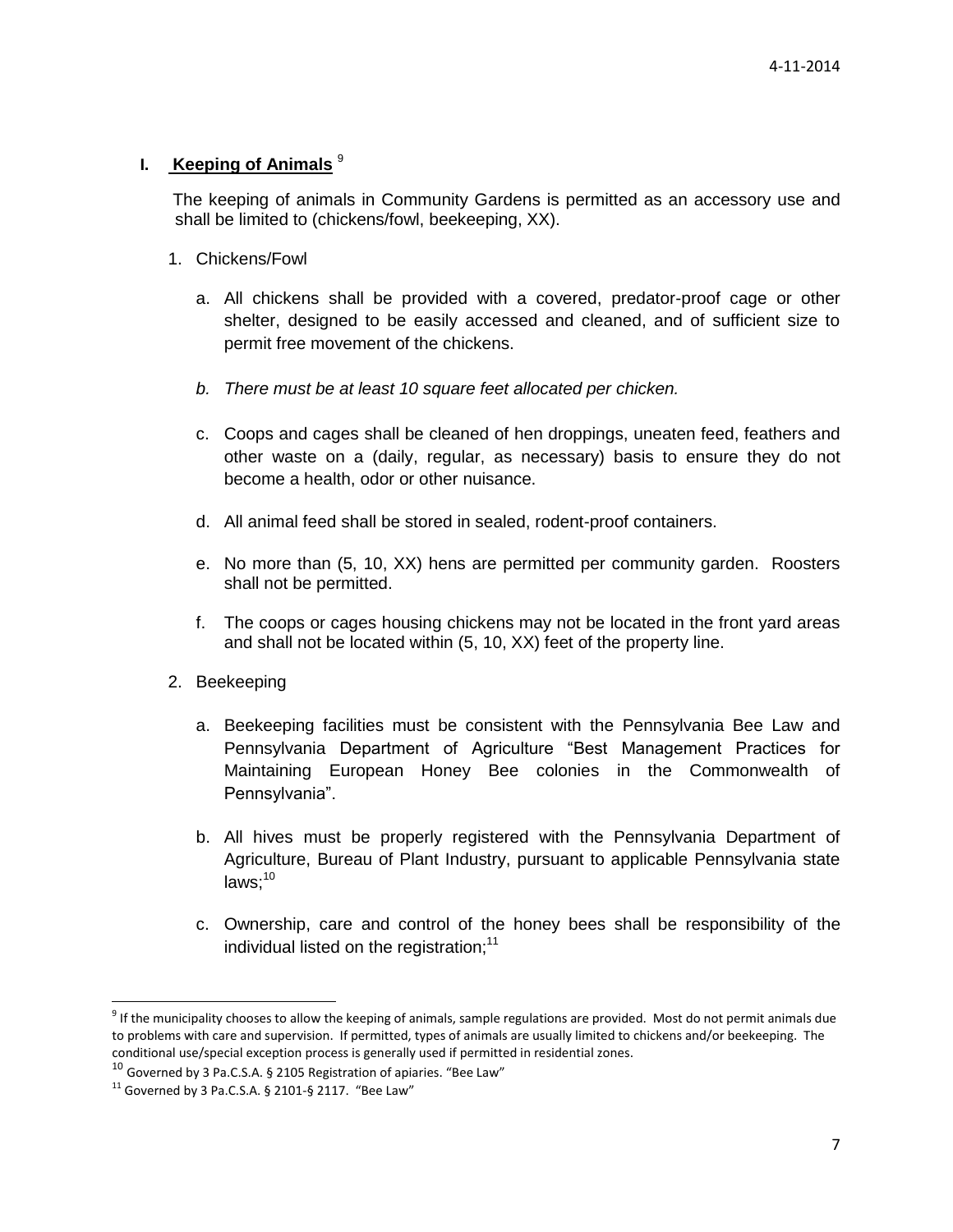- *d. One hive is permitted for every (2,000, 3,000, 4,000, XX,) square feet of lot area;*
- e. A maximum of (2, 3, XX) hives may be kept on a lot.<sup>12</sup>
- f. Location:
	- i. Hives are not permitted within (10, 25, 30, XX) feet of any lot line.<sup>13</sup>
	- ii. The front of any hive shall face away from the property line of the residential property/zone closest to the hive;
	- iii. No hive shall be kept in front or side yards that abut streets.
- g. For all colonies located on a property, a flyway barrier at least six feet in height consisting of a solid wall, fence or dense hedge parallel to the property line and extending at least 10 feet beyond the apiary in each direction is required. *A flyway barrier is not needed if the beehive is kept at least 8 feet off the ground.*
- h. A supply of fresh water shall be maintained in a location readily accessible to all bee colonies on the site throughout the day to prevent bees from congregating at neighboring swimming pools or other sources of water on nearby properties.

#### **J. Operations**

1. The hours of operation shall be consistent with other outdoor public and institutional uses in the district and protect neighbors from light, noise, disturbance or interruption.

#### **OR**

2. The hours of operation shall be from dawn until dusk and protect neighbors from light, noise, disturbance or interruption.

#### **OR**

 $\overline{\phantom{a}}$ 

- 3. The hours of operation shall be developed at the discretion of the governing body and protect neighbors from light, noise, disturbance or interruption.
- *4. The land shall be served by a water supply sufficient to support the cultivation practices used on the site.*
- 5. The site must be designed and maintained so that water and fertilizer will not drain onto adjacent property.
- 6. All seed and fertilizer shall be stored in sealed, rodent-proof containers.
- 7. Processing or storage of plants or plant products is prohibited on site.

 $^{12}$  Keeping at least 2 hives per lot helps maintain healthy honeybee colonies, Pa. State Beekeepers Assoc.

<sup>&</sup>lt;sup>13</sup> Pa. Dept. of Agriculture, Best Management Practices for Maintaining Honey Bee Colonies recommend 10' setback; other sources varied from 15' to 30' setbacks.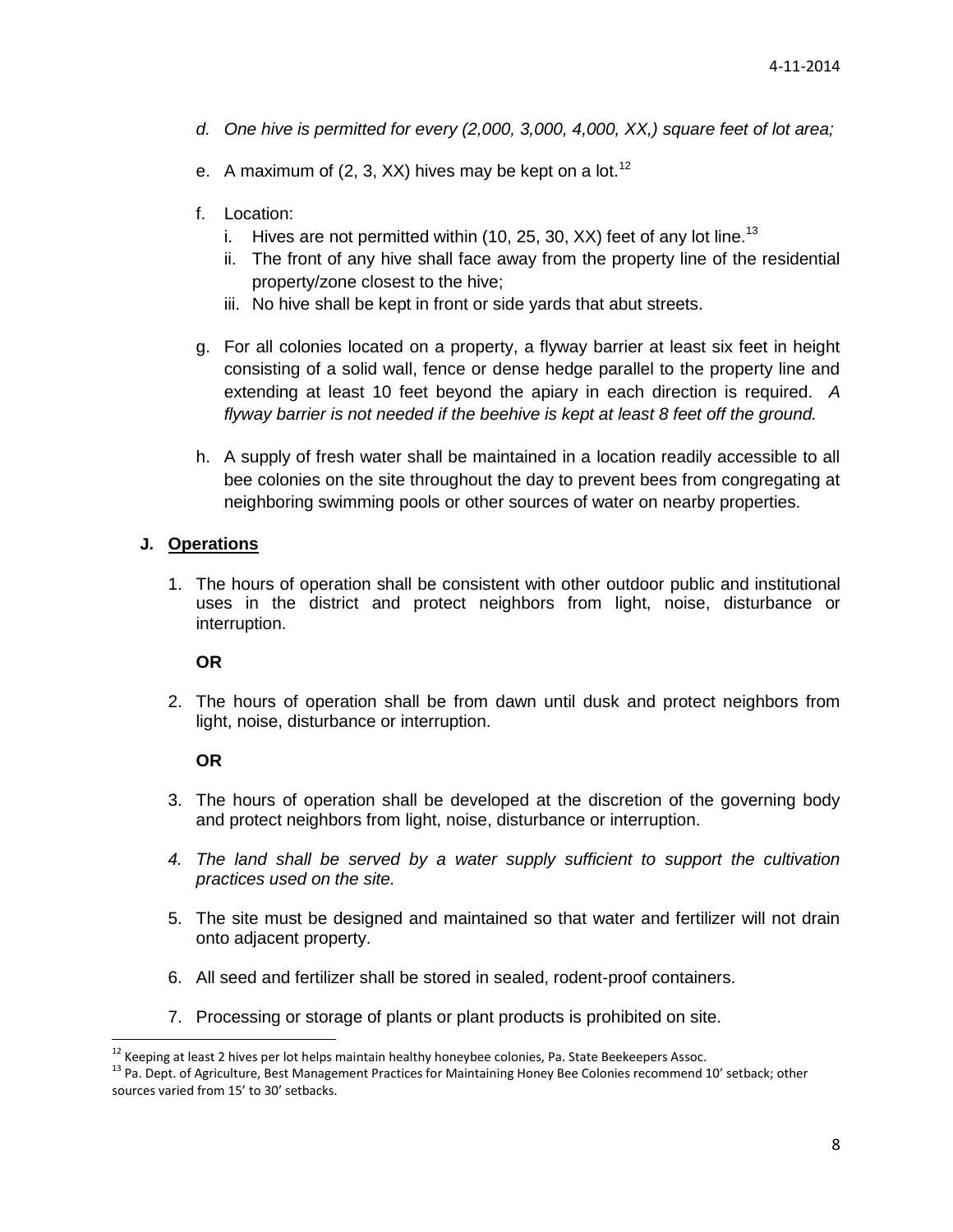- 8. Gardening tools and supplies may be stored within an accessory building that is in compliance with Section (XX).
- 9. A Community Garden shall be conducted in such a way that no traffic congestion, noise, glare, odor, smoke, vibration, fire hazards, safety hazards, electromagnetic interference, or otherwise, shall be noticeable at or beyond the property line.

**OR**

- 10. A Community Garden shall comply with the Performance Standards in Section (XX).
- 11. Community Gardens and their users shall comply with all federal and state regulations concerning the use and storage of pesticides.<sup>14</sup>

# **SECTION 5: PERMITTING PROCESS FOR COMMUNITY GARDENS** <sup>15</sup>

Applicants proposing a Community Garden must submit a zoning permit application or land development plan (if required) identifying the following:

- A. Location map and property address.
- B. Name and contact information of person or organization
- C. All existing and proposed structures and buildings.
- D. Location and height of proposed structures and buildings including sheds, containers, *animal housing, coops, hives*, compost facilities, landscaping and fencing.
- E. Description of the proposed operation and activities; and retail sales (if permitted).
- F. Distance between structures/activities and neighboring properties.
- G. Driveways, access drives, parking areas, and loading areas.
- H. Location and adequacy of sewage facilities (if required).
- I. Stormwater plan (if required).

 $\overline{a}$ 

J. Proposed operating dates/times,

 $^{14}$  Pesticides are regulated under federal and state law: Federal Insecticide, Fungicide, and Rodenticide Act; Federal Food, Drug, and Cosmetic Act; Pa. Pesticide Control Act. A municipality is generally prohibited from regulating pesticides unless a community garden is on municipal property.

<sup>&</sup>lt;sup>15</sup> The municipality should review the zoning permit requirements and incorporate these requirements as applicable.